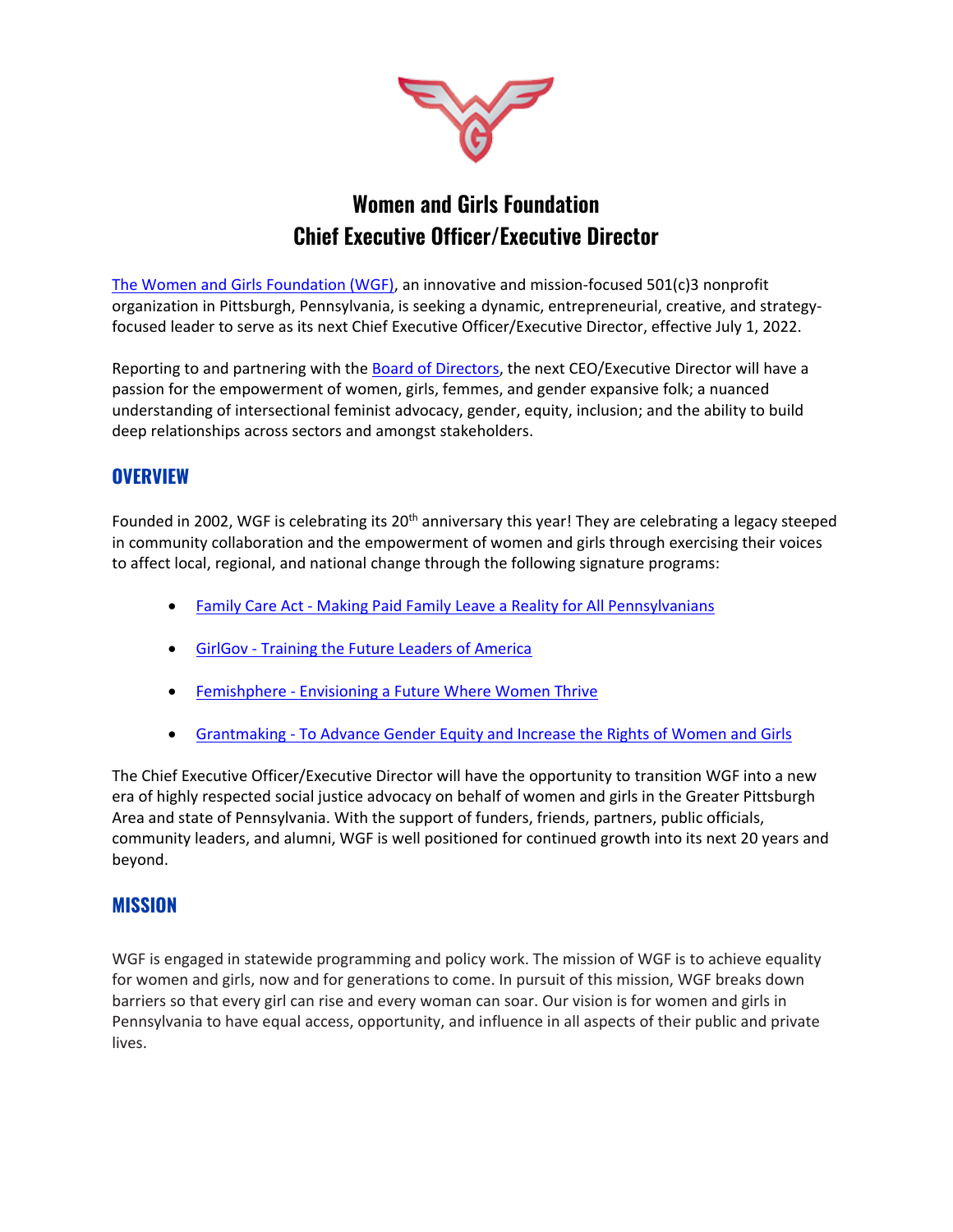WGF considers all initiatives and programs through the lens of five core values:

- We believe that when women and girls thrive, communities prosper.
- We seek equity for all women without discrimination on the basis of nationality, economic status, class, ethnicity, race, sexual orientation, or marital status.
- Our programs and initiatives drive statewide solutions to the problem of gender inequity.
- Empowering girls, as well as women, is central to our mission. We engage young women as donors, activists, and leaders.
- Engaging men as allies, partners, and champions for gender equity is vital for our mission's success.

# **ROLE OF THE CHIEF EXECUTIVE OFFICER/EXECUTIVE DIRECTOR**

The Chief Executive Officer/Executive Director of WGF reports solely to the Board of Directors and is responsible for shaping and implementing the organization's strategic vision through oversight of WGF staff, programming, fundraising, and finances. The Executive Director serves as the chief fundraiser and the public face of WGF and works closely with board members, friends, collaborative partners, funders, and community-based organizations to identify promising partnerships and initiatives.

The Executive Director manages an annual budget of approximately \$1.1 million and is currently supported by a full-time staff of four along with additional project-based consultants as needed throughout the year.

### **OPPORTUNITIES AND CHALLENGES**

The new Chief Executive Officer/Executive Director will be asked to address the following in order to lead WGF into the next phase of its ongoing evolution:

- **In partnership with the Board of Directors and WGF staff, develop and bring to fruition a strong vision for the future of WGF:** The WGF Board of Directors has created a Transition Team to guide the organization through its leadership transition. To date the Transition Team has led a strategic series of community input and listening sessions to help frame the critical issues that will need to be considered by the new Chief Executive Officer/Executive Director to provide high-level guidance for the organization's future. In collaboration with the Transition Team and Board approval, the new leader will be asked to develop and lead the implementation of a specific and actionable strategic plan with measurable goals that harmonizes with the Board's overarching directives, leverages WGF's strengths and resources, and capitalizes upon the current political and cultural moment that is increasingly centering the role of women and girls as active advocates for change.
- **Oversee the development and execution of innovative, sustainable programming that reinforces WGF's mission:** The Executive Director is responsible for ensuring that the organization's programming is relevant, productive, and thoughtfully designed. To ensure that all WGF's programs are of the highest possible quality, the Chief Executive Officer/Executive Director must monitor developments of feminist theory, gender, and the intersectional and evolving concepts of Diversity, Equity, Inclusion, Belonging, and Access, while also managing WGF staff and the day-to-day operations.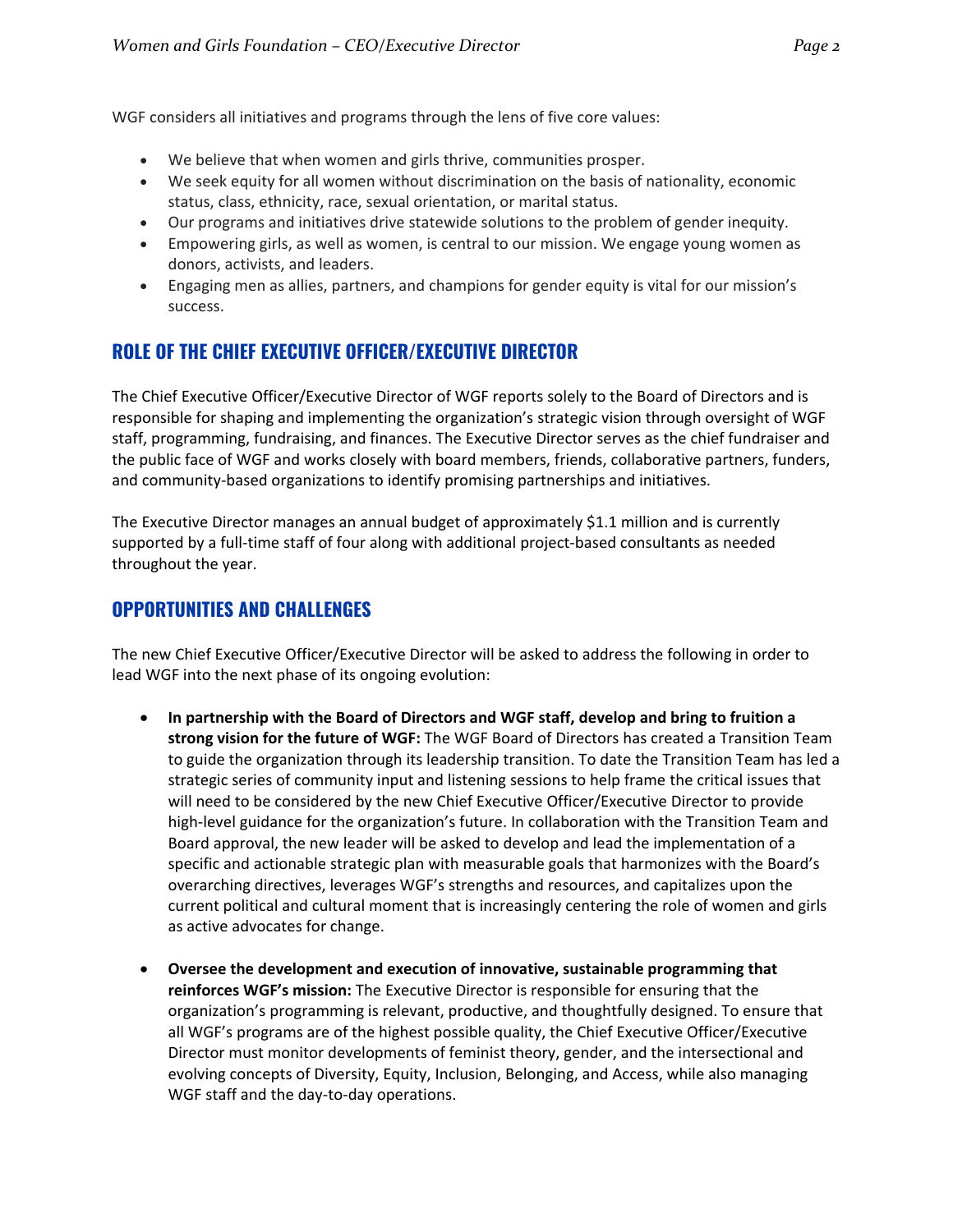- **Serve as an influential and persuasive thought leader and advocate for WGF by securing resources from friends, donors, partners, and foundations to support of the mission of WGF:** The Chief Executive Officer/Executive Director must be able to inspire and energize a wide range of constituents, stakeholders, and allies by sharing the story of WGF and influencing others to collaborate to affect meaning change on behalf of women and girls. In addition to being a compelling communicator, the Chief Executive Officer/Executive Director must have a strong sense of fundraising strategy and understand how to cultivate relationships with individuals, foundations, and other entities. Finally, the Chief Executive Officer/Executive Director serves as the public face of the organization and will proactively seek new partnerships and relationships on behalf of WGF.
- **Oversee the financial resources of WGF:** The Chief Executive Officer/Executive Director, in collaboration with the Board of Directors, will protect and ensure WGF's financial stability by carefully stewarding the organization's existing resources and continually seeking new sources of funding while maintaining an excellent relationship with existing funders. The Chief Executive Officer/Executive Director will provide the board with regular updates on WGF's financial health and is responsible for developing and managing the agreed-upon budget and ensuring annual audits are performed.
- **Mentoring and managing a talented staff:** Throughout its first 20 years, WGF has been fortunate to employ a highly dedicated, passionate, and knowledgeable staff who care deeply about the organization's mission. The Chief Executive Officer/Executive Director has created a supportive and nurturing environment that centers work/life balance and supports each individual's professional development by providing appropriate oversight, opportunities, and recognition. The Chief Executive Officer/Executive Director will also ensure that WGF continues to be a welcoming and inclusive climate in which all feel supported and able to do their best work.

# **DESIRED QUALIFICATIONS AND CHARACTERISTICS**

The Women and Girls Foundation Board of Directors welcomes applicants with strong public speaking and writing skills and the ability to advocate and build relationships while fostering innovative systems of thinking, collaboration through their evident passion for the mission.

In addition, the ideal candidate will bring many of the following skills and experiences:

#### **Nonprofit Management**

- Outstanding leadership skills including the ability to facilitate, collaborate, coordinate, and lead a project from inception to successful completion.
- Excellent interpersonal communication (verbal and written), analytical and organizational skills.
- Experience recruiting, mentoring, and managing a mission centered staff.
- Exceptional oral and written communication skills across cultures, contexts, and constituencies.

#### **Advocacy**

- Extensive knowledge and understanding of women's issues through an intersectional lens, coupled with a passion for bringing people together to facilitate advocacy through action.
- Guide data gathering and analysis to support advocacy efforts and programming.